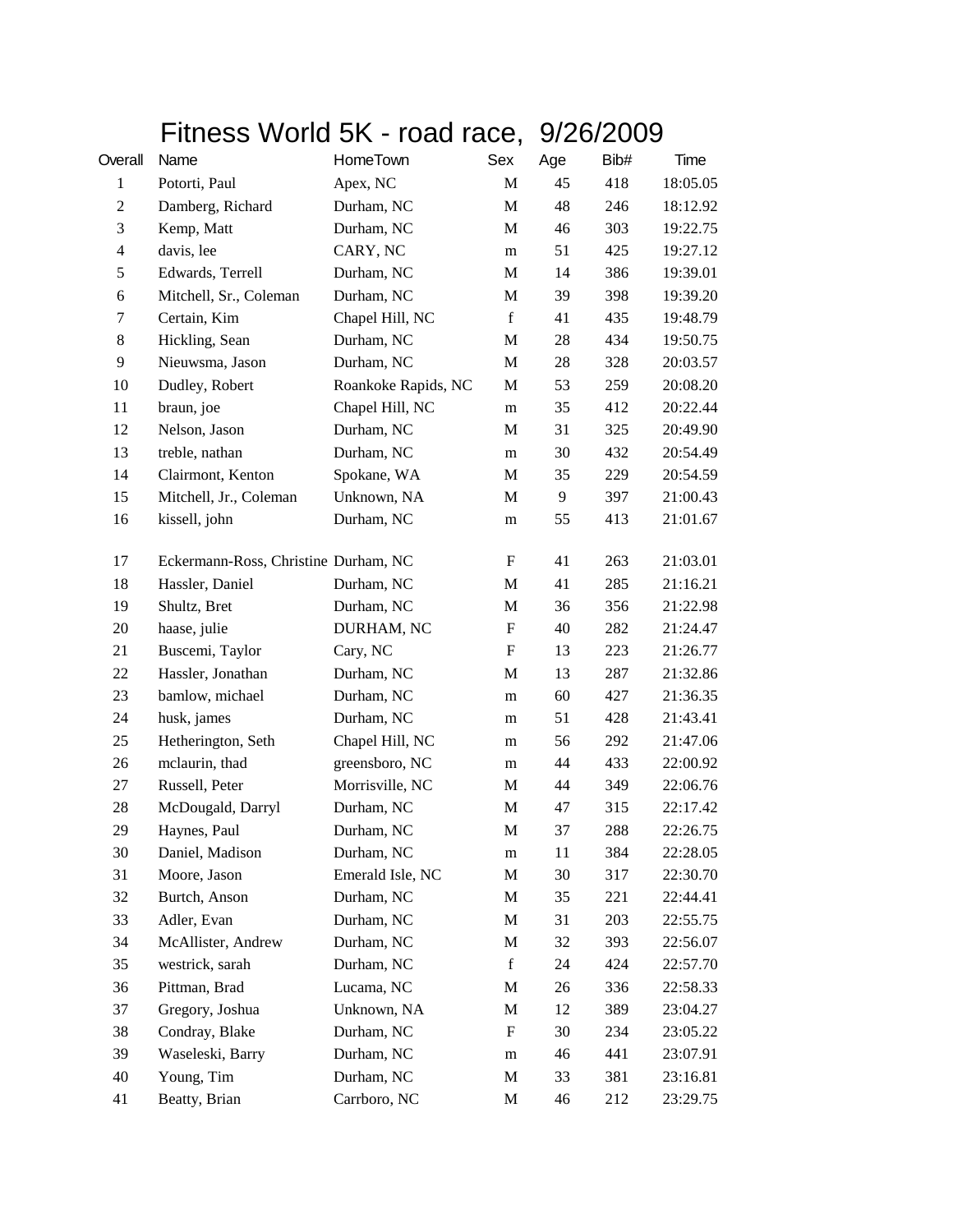| 42 | Grant, Cary          | Durham, NC      | m                         | 50 | 416 | 23:33.92 |
|----|----------------------|-----------------|---------------------------|----|-----|----------|
| 43 | Rosenberger, Ben     | Raleigh, NC     | M                         | 10 | 347 | 23:37.42 |
| 44 | Chesser, Susan       | Durham, NC      | $\boldsymbol{\mathrm{F}}$ | 46 | 227 | 23:42.33 |
| 45 | Hassler, Andrew      | Durham, NC      | M                         | 16 | 284 | 23:46.52 |
| 46 | leydon, ed           | Durham, NC      | m                         | 65 | 449 | 23:54.21 |
| 47 | Herrick, Damian      | Durham, NC      | M                         | 34 | 291 | 23:56.57 |
| 48 | Vitt, Jim            | Chapel Hill, NC | M                         | 41 | 370 | 24:00.81 |
| 49 | Barsoba, Fernando    | Durham, NC      | $\mathbf M$               | 35 | 211 | 24:07.72 |
| 50 | Liles, Allen         | Durham, NC      | M                         | 41 | 309 | 24:10.69 |
| 51 | Brown, Ken           | Raleigh, NC     | M                         | 65 | 219 | 24:23.06 |
| 52 | Ball-Damberg, Hannah | Durham, NC      | $\boldsymbol{\mathrm{F}}$ | 17 | 210 | 24:23.24 |
| 53 | Scaggs, Donna        | Durham, NC      | F                         | 46 | 352 | 24:26.96 |
| 54 | Hassler, Elizabeth   | Durham, NC      | $\boldsymbol{\mathrm{F}}$ | 14 | 286 | 24:31.44 |
| 55 | Duhon, Chad          | Durham, NC      | M                         | 36 | 260 | 24:31.49 |
| 56 | Prall, Anna          | Durham, NC      | $\boldsymbol{\mathrm{F}}$ | 27 | 340 | 24:39.53 |
| 57 | Rosenberger, Mark    | Raleigh, NC     | M                         | 44 | 348 | 24:46.31 |
| 58 | Byers, Jonathan      | Durham, NC      | $\mathbf M$               | 33 | 224 | 24:48.33 |
| 59 | Wahlsten, Douglas    | Greensboro, NC  | $\mathbf M$               | 65 | 371 | 24:55.06 |
| 60 | Yohe, Peter          | Durham, NC      | M                         | 32 | 420 | 24:57.50 |
| 61 | Kurup, Vinod         | Chapel Hill, NC | M                         | 38 | 304 | 25:02.94 |
| 62 | grande, kris         | Apex, NC        | $\mathbf f$               | 38 | 421 | 25:17.27 |
| 63 | Settlemires, Ivy     | Chapel Hill, NC | F                         | 24 | 355 | 25:22.21 |
| 64 | Puryear, Kristen     | Durham, NC      | $\boldsymbol{\mathrm{F}}$ | 26 | 343 | 25:33.93 |
| 65 | Cox, Emily           | Durham, NC      | F                         | 28 | 383 | 25:36.45 |
| 66 | bachmeier, frank     | Durham, NC      | m                         | 43 | 442 | 25:41.10 |
| 67 | DYMOND, JAMES        | Morrisville, NC | M                         | 33 | 262 | 25:49.35 |
| 68 | Foster, Stephen      | Durham, NC      | M                         | 54 | 271 | 25:50.19 |
| 69 | Wall, Christina      | Durham, NC      | $\boldsymbol{\mathrm{F}}$ | 32 | 410 | 25:51.22 |
| 70 | Henchenski, Monica   | Raleigh, NC     | F                         | 26 | 289 | 25:52.62 |
| 71 | Harpe, Victor        | DURHAM, NC      | M                         | 11 | 391 | 25:53.81 |
| 72 | Ratcliffe, Hana      | Durham, NC      | $\boldsymbol{\mathrm{F}}$ | 13 | 403 | 26:04.21 |
| 73 | Buscemi, Mary Lou    | Cary, NC        | F                         | 54 | 222 | 26:05.59 |
| 74 | Bristow, Tracy       | Durham, NC      | $\mathbf f$               | 42 | 218 | 26:07.84 |
| 75 | Meldrum, Jenette     | DURHAM, NC      | F                         | 32 | 395 | 26:08.39 |
| 76 | Powell, Stafanee     | Durham, NC      | F                         | 14 | 402 | 26:12.93 |
| 77 | Stockard Jr, William | Durham, NC      | M                         | 39 | 360 | 26:13.28 |
| 78 | Brown, Marcus        | Greensboro, NC  | M                         | 40 | 220 | 26:14.93 |
| 79 | Parrott, Hunter      | Durham, NC      | m                         | 12 | 437 | 26:15.86 |
| 80 | Woodruff, Becky      | Durham, NC      | $\boldsymbol{\mathrm{F}}$ | 24 | 379 | 26:19.24 |
| 81 | Paradise, Jerry      | Durham, NC      | M                         | 39 | 334 | 26:27.72 |
| 82 | Johnson, Makaela     | Durham, NC      | $\boldsymbol{\mathrm{F}}$ | 11 | 392 | 26:30.59 |
| 83 | Garrison, Ann        | Durham, NC      | F                         | 25 | 274 | 26:32.39 |
| 84 | Marc, Reynes         | Durham, NC      | M                         | 32 | 311 | 26:35.79 |
| 85 | Deans, Coleman       | Chapel Hill, NC | M                         | 11 | 248 | 26:36.35 |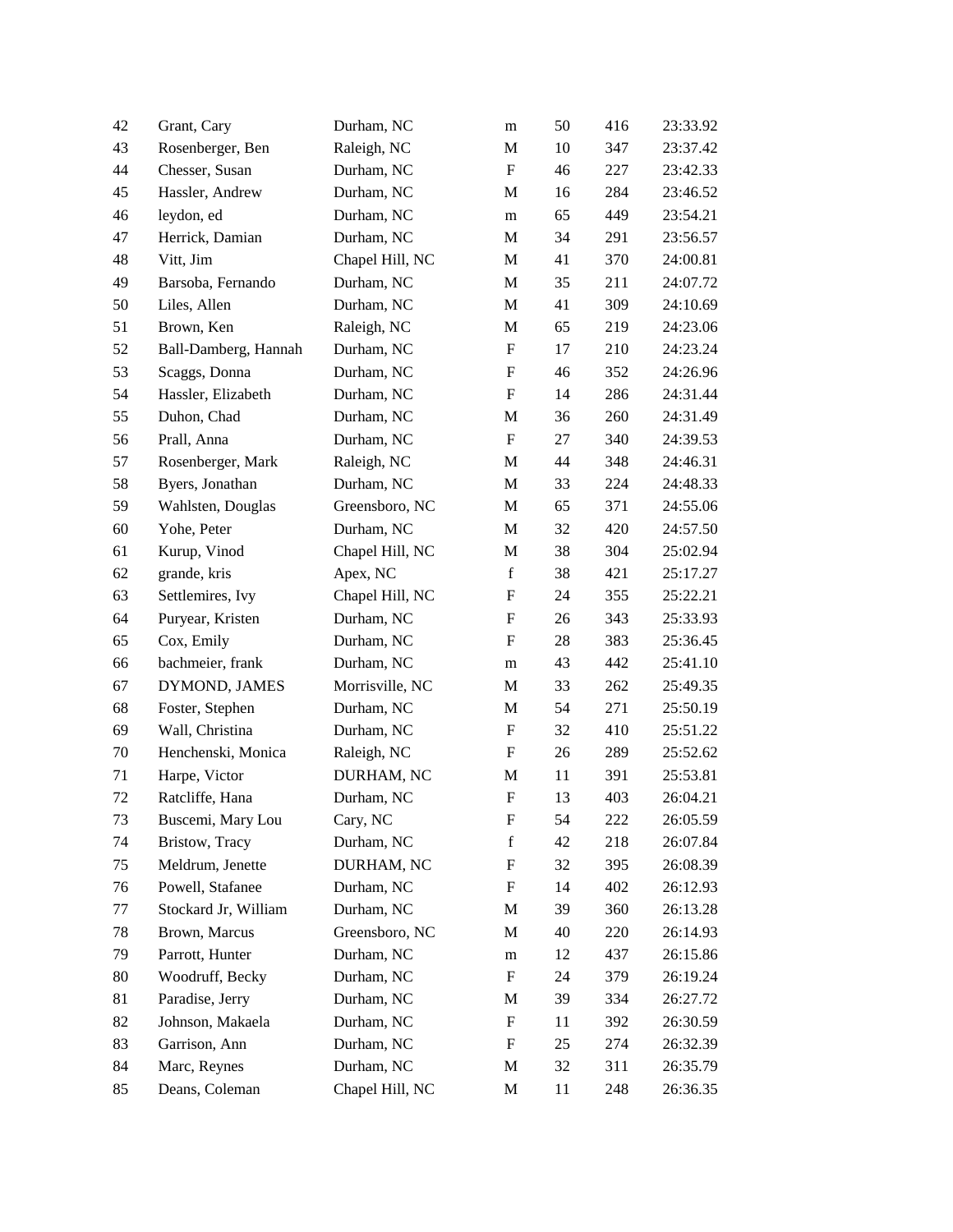| 86  | Gagnon, Michael      | Durham, NC       | M                         | 42 | 273 | 26:36.51 |
|-----|----------------------|------------------|---------------------------|----|-----|----------|
| 87  | Deans, Russell       | Chapel Hill, NC  | M                         | 45 | 250 | 26:36.72 |
| 88  | Deans, Kyle          | Chapel Hill, NC  | M                         | 9  | 249 | 26:37.29 |
| 89  | Wiese, Rob           | Durham, NC       | M                         | 44 | 411 | 26:37.78 |
| 90  | Tyson, Reny          | Durham, NC       | $\boldsymbol{\mathrm{F}}$ | 25 | 369 | 26:39.38 |
| 91  | Cook, Philip         | Chapel Hill, NC  | M                         | 62 | 238 | 26:42.97 |
| 92  | Neuman, Michael      | DURHAM, NC       | M                         | 26 | 327 | 26:44.61 |
| 93  | kelley, cary         | Durham, NC       | $\mathbf f$               | 27 | 445 | 26:49.16 |
| 94  | colwell, susan       | Apex, NC         | $\mathbf f$               | 48 | 422 | 26:53.47 |
| 95  | Neuman, Katharine    | DURHAM, NC       | $\boldsymbol{\mathrm{F}}$ | 23 | 326 | 26:54.72 |
| 96  | Stoen, Amanda        | Durham, NC       | $\boldsymbol{\mathrm{F}}$ | 33 | 361 | 26:57.56 |
| 97  | Ellington, Chris     | Cary, NC         | M                         | 43 | 267 | 27:04.16 |
| 98  | kelley, john         | Durham, NC       | m                         | 28 | 444 | 27:04.74 |
| 99  | Munne, Joan          | Durham, NC       | M                         | 41 | 322 | 27:06.70 |
| 100 | Cooper, Jill         | Chapel Hill, NC  | F                         | 29 | 240 | 27:21.54 |
| 101 | Bagby, Justin        | Durham, NC       | M                         | 30 | 208 | 27:54.22 |
| 102 | Bagby, Molly         | Durham, NC       | F                         | 30 | 209 | 27:54.27 |
| 103 | Dwyer, Cathy         | Durham, NC       | $\boldsymbol{\mathrm{F}}$ | 26 | 261 | 27:56.66 |
| 104 | Matos, Karen         | Mebane, NC       | $\boldsymbol{\mathrm{F}}$ | 31 | 312 | 28:02.23 |
| 105 | Anderson, Susanne    | Hillsborough, NC | F                         | 34 | 206 | 28:08.58 |
| 106 | Hicks, Jillian       | Mebane, NC       | $\boldsymbol{\mathrm{F}}$ | 28 | 293 | 28:15.78 |
| 107 | Tantum, Stacy        | Durham, NC       | F                         | 36 | 366 | 28:28.46 |
| 108 | Kass, Stephanie      | Carrboro, NC     | $\boldsymbol{\mathrm{F}}$ | 30 | 300 | 28:30.58 |
| 109 | Cupitt, Howard       | DURHAM, NC       | M                         | 67 | 440 | 28:30.88 |
| 110 | Edmonds, William     | Carrboro, NC     | M                         | 23 | 264 | 28:36.81 |
| 111 | Santeramo, Larry     | Durham, NC       | M                         | 49 | 350 | 28:42.03 |
| 112 | Rawlins, Chandler    | Durham, NC       | M                         | 11 | 404 | 28:49.82 |
| 113 | Fernandez, Bethzaida | DURHAM, NC       | $\boldsymbol{\mathrm{F}}$ | 42 | 270 | 28:56.96 |
| 114 | Contreras, Julia     | Durham, NC       | $\boldsymbol{\mathrm{F}}$ | 29 | 235 | 28:57.08 |
| 115 | Wooldridge, Kim      | Durham, NC       | F                         | 42 | 380 | 29:01.62 |
| 116 | Clairmont, Heidi     | Spokane, WA      | $\boldsymbol{\mathrm{F}}$ | 33 | 228 | 29:06.38 |
| 117 | Curl, David          | Durham, NC       | M                         | 38 | 245 | 29:08.63 |
| 118 | Ellis, Lisa          | Durham, NC       | F                         | 38 | 269 | 29:16.67 |
| 119 | Murray, Michael      | Chapel Hill, NC  | M                         | 23 | 323 | 29:20.61 |
| 120 | Anderson, Nancy      | Hillsborough, NC | $\boldsymbol{\mathrm{F}}$ | 40 | 205 | 29:22.98 |
| 121 | Bray, Lou            | Durham, NC       | F                         | 39 | 216 | 29:29.45 |
| 122 | Grubbs, Susan        | DURHAM, NC       | F                         | 44 | 281 | 29:29.47 |
| 123 | liles, anna          | Durham, NC       | $\mathbf f$               | 11 | 429 | 29:39.39 |
| 124 | liles, bonnie        | Durham, NC       | $\mathbf f$               | 39 | 426 | 29:39.46 |
| 125 | Rubendall, Paige     | Cary, NC         | F                         | 13 | 407 | 29:47.06 |
| 126 | Loyd, Randy          | Chapel Hill, NC  | M                         | 57 | 310 | 29:52.96 |
| 127 | White, Kathy         | Chapel Hill, NC  | F                         | 60 | 376 | 29:58.97 |
| 128 | Porter, Pamela       | Durham, NC       | F                         | 26 | 338 | 30:00.97 |
| 129 | Leonard, Jennifer    | Chapel Hill, NC  | F                         | 34 | 307 | 30:07.57 |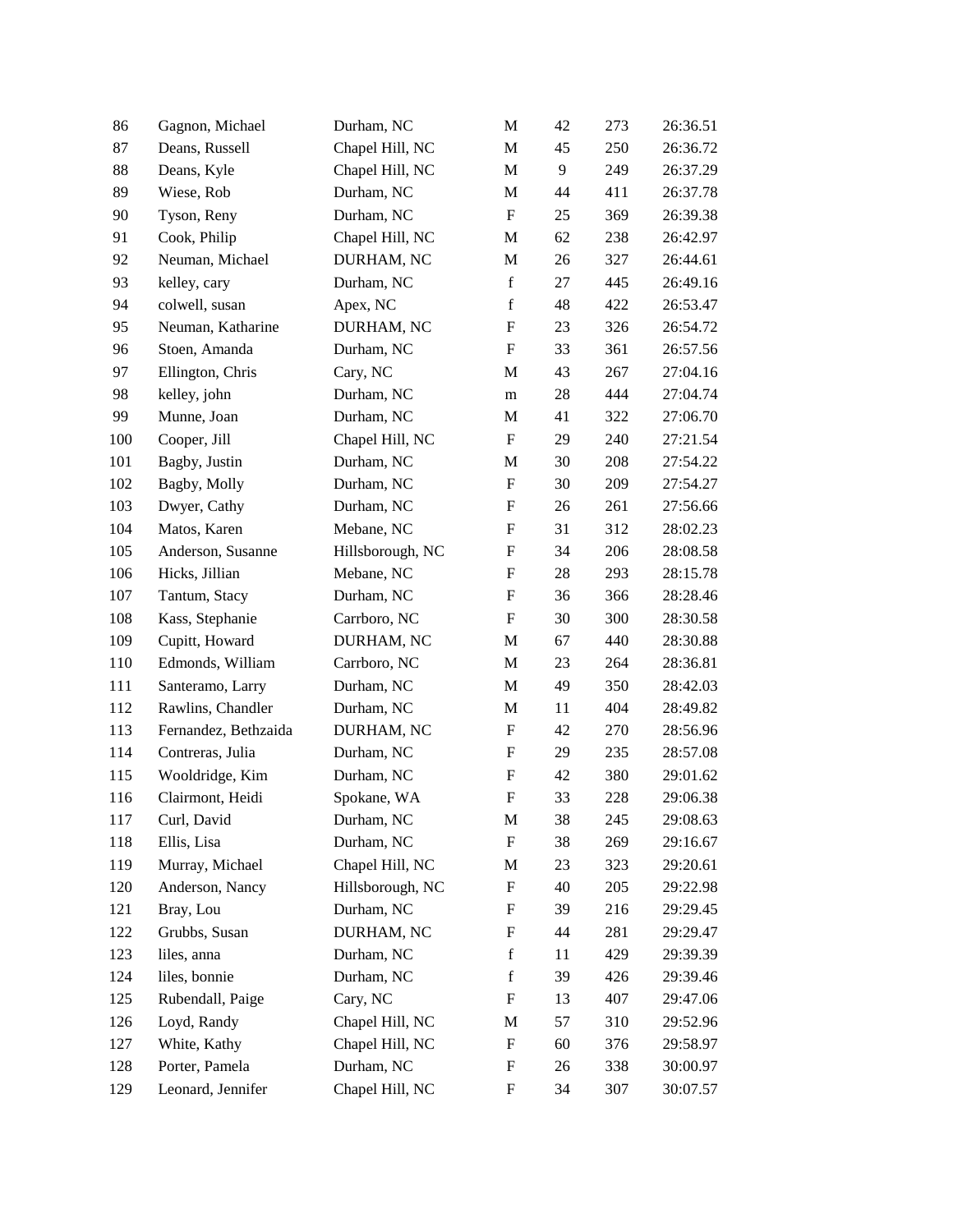| 130 | Pittman, Frank          | Durham, NC            | M                         | 46 | 337 | 30:08.38 |
|-----|-------------------------|-----------------------|---------------------------|----|-----|----------|
| 131 | Pardue, Harrison        | Greensboro, NC        | M                         | 24 | 335 | 30:08.61 |
| 132 | Cupitt, Julia           | DURHAM, NC            | ${\rm F}$                 | 61 | 439 | 30:09.33 |
| 133 | Gilchrist, Jen          | Durham, NC            | $\boldsymbol{\mathrm{F}}$ | 32 | 277 | 30:18.77 |
| 134 | Bradley, Kendall        | Cary, NC              | $\boldsymbol{\mathrm{F}}$ | 13 | 215 | 30:21.93 |
| 135 | Gregory, Justin         | Unknown, NA           | M                         | 10 | 390 | 30:22.83 |
| 136 | Puryear, Charles        | Durham, NC            | M                         | 33 | 342 | 30:23.14 |
| 137 | Matos, Mike             | Mebane, NC            | M                         | 31 | 313 | 30:24.44 |
| 138 | Selah, Amanda           | Durham, NC            | $\boldsymbol{\mathrm{F}}$ | 28 | 354 | 30:29.45 |
| 139 | Cathey, Jonathan        | Hillsborough, NC      | M                         | 36 | 225 | 30:58.55 |
| 140 | Alberts, Missy          | Durham, NC            | $\boldsymbol{\mathrm{F}}$ | 27 | 204 | 31:05.56 |
| 141 | Elkins, Brad            | Durham, NC            | M                         | 26 | 265 | 31:05.84 |
| 142 | Walberg, Lane           | St Petersburg, FL     | M                         | 33 | 372 | 31:22.97 |
| 143 | Holliday, Olivia        | Youngsville, NC       | $\boldsymbol{\mathrm{F}}$ | 31 | 295 | 31:41.65 |
| 144 | Whisenant, Candace      | Durham, NC            | $\boldsymbol{\mathrm{F}}$ | 30 | 375 | 31:41.91 |
| 145 | Finley, David           | Durham, NC            | M                         | 34 | 387 | 31:43.63 |
| 146 | Singh, Darshan          | Durham, NC            | M                         | 37 | 357 | 32:05.05 |
| 147 | Soule, Jacqueline       | Rougemont, NC         | $\boldsymbol{\mathrm{F}}$ | 33 | 358 | 32:10.35 |
| 148 | Holderman, Joseph       | Raleigh, NC           | M                         | 26 | 294 | 32:17.10 |
| 149 | Ramirez, Marty          | Durham, NC            | ${\rm F}$                 | 44 | 344 | 32:19.65 |
| 150 | Morse, Debbie           | Durham, NC            | F                         | 57 | 399 | 32:39.12 |
| 151 | Mordica, Joy            | <b>BURLINGTON, NC</b> | F                         | 51 | 320 | 32:45.93 |
| 152 | Bradley, Eric           | Cary, NC              | M                         | 15 | 213 | 32:48.77 |
| 153 | Gilmore, Mark           | Durham, NC            | M                         | 34 | 279 | 33:53.18 |
| 154 | suveg, nancy            | Morrisville, NC       | F                         | 46 | 364 | 33:55.47 |
| 155 | Corr, Suzanne           | Durham, NC            | F                         | 45 | 241 | 34:08.32 |
| 156 | Price, Tiffany          | Durham, NC            | F                         | 40 | 341 | 34:18.51 |
| 157 | Parrott, Rachel         | Durham, NC            | $\mathbf f$               | 8  | 436 | 34:23.18 |
| 158 | Thomas, Adam            | Durham, NC            | M                         | 34 | 408 | 34:30.10 |
| 159 | Thomas, Brent           | Durham, NC            | M                         | 32 | 409 | 34:30.21 |
| 160 | Parrott, Lisa           | Durham, NC            | $\mathbf f$               | 46 | 438 | 34:35.59 |
| 161 | Bright, Presley         | Durham, NC            | F                         | 35 | 217 | 34:57.37 |
| 162 | Cooper, Angela          | Durham, NC            | F                         | 27 | 239 | 35:20.35 |
| 163 | Giilmore, Carrie        | Durham, NC            | F                         | 35 | 276 | 35:24.15 |
| 164 | Cathey, Katherine       | Hillsborough, NC      | F                         | 31 | 226 | 35:39.76 |
| 165 | Doriguzzi, Jeffrey      | Durham, NC            | M                         | 32 | 385 | 35:50.67 |
| 166 | Elkins, Lyndsey         | Durham, NC            | F                         | 25 | 266 | 35:51.90 |
| 167 | Winton, David           | Durham, NC            | M                         | 26 | 377 | 36:24.69 |
| 168 | Greene-Clemons, Cheresa | Durham, NC            | F                         | 32 | 280 | 36:55.56 |
| 169 | Pierce, Kyra            | Durham, NC            | F                         | 11 | 401 | 37:25.53 |
| 170 | Porter, Pattie          | Durham, NC            | F                         | 49 | 339 | 37:38.76 |
| 171 | Scott, Sharron          | Raleigh, NC           | F                         | 34 | 353 | 38:15.23 |
| 172 | Davidson, Clint         | Durham, NC            | M                         | 64 | 247 | 38:26.27 |
| 173 | Cogdell, Kimberly       | Durham, NC            | F                         | 31 | 231 | 39:06.82 |